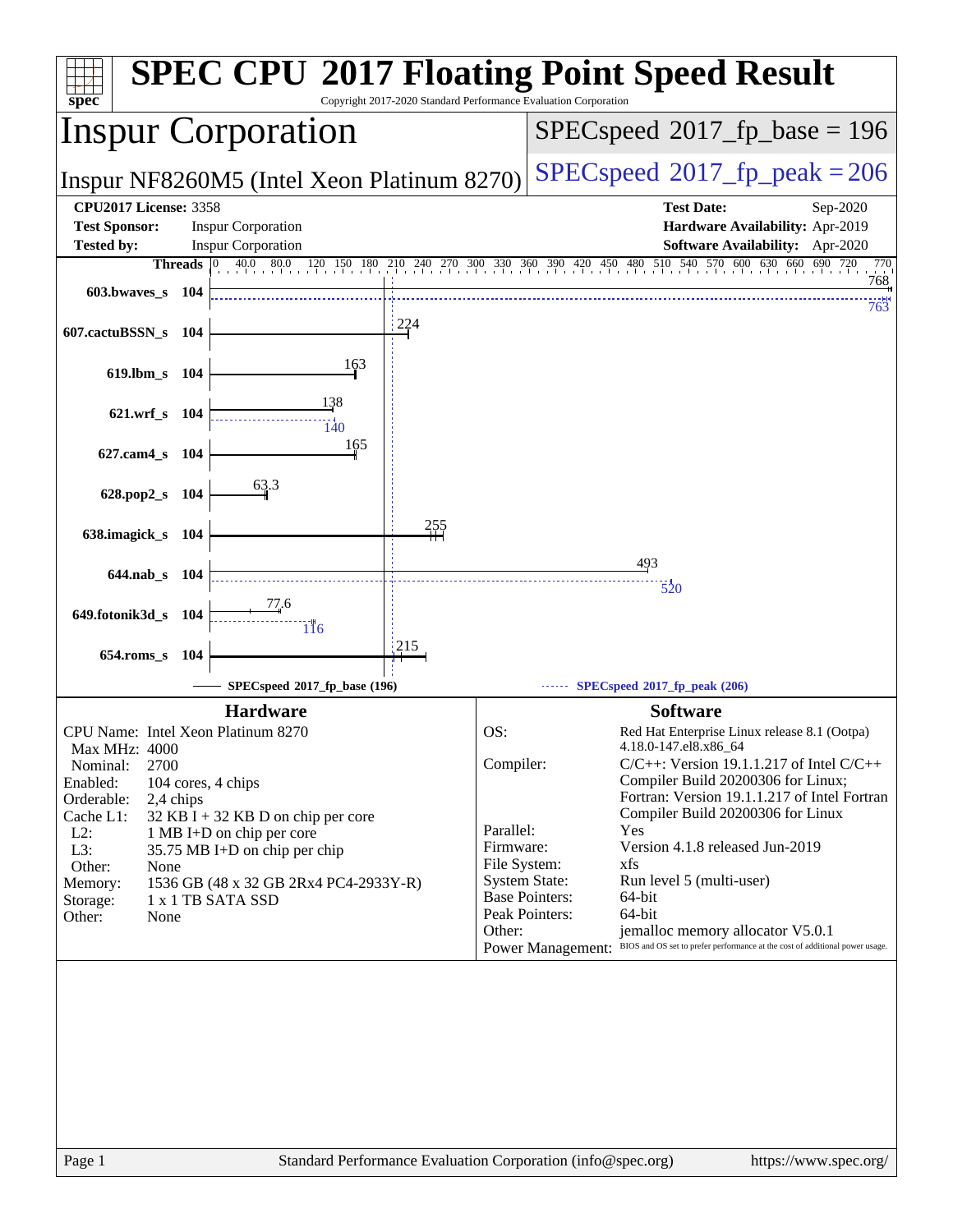| <b>SPEC CPU®2017 Floating Point Speed Result</b><br>spec<br>Copyright 2017-2020 Standard Performance Evaluation Corporation |                          |                           |       |                |       |                |       |                                                                                                          |                |              |                   |              |                                        |              |
|-----------------------------------------------------------------------------------------------------------------------------|--------------------------|---------------------------|-------|----------------|-------|----------------|-------|----------------------------------------------------------------------------------------------------------|----------------|--------------|-------------------|--------------|----------------------------------------|--------------|
| <b>Inspur Corporation</b><br>$SPEC speed^{\circ}2017\_fp\_base = 196$                                                       |                          |                           |       |                |       |                |       |                                                                                                          |                |              |                   |              |                                        |              |
| $SPEC speed^{\circ}2017$ _fp_peak = 206<br>Inspur NF8260M5 (Intel Xeon Platinum 8270)                                       |                          |                           |       |                |       |                |       |                                                                                                          |                |              |                   |              |                                        |              |
| <b>CPU2017 License: 3358</b>                                                                                                |                          |                           |       |                |       |                |       |                                                                                                          |                |              | <b>Test Date:</b> |              | Sep-2020                               |              |
| <b>Test Sponsor:</b>                                                                                                        |                          | <b>Inspur Corporation</b> |       |                |       |                |       |                                                                                                          |                |              |                   |              | Hardware Availability: Apr-2019        |              |
| <b>Tested by:</b>                                                                                                           |                          | <b>Inspur Corporation</b> |       |                |       |                |       |                                                                                                          |                |              |                   |              | <b>Software Availability:</b> Apr-2020 |              |
| <b>Results Table</b>                                                                                                        |                          |                           |       |                |       |                |       |                                                                                                          |                |              |                   |              |                                        |              |
|                                                                                                                             |                          |                           |       | <b>Base</b>    |       |                |       |                                                                                                          |                |              | <b>Peak</b>       |              |                                        |              |
| <b>Benchmark</b>                                                                                                            | <b>Threads</b>           | <b>Seconds</b>            | Ratio | <b>Seconds</b> | Ratio | <b>Seconds</b> | Ratio | <b>Threads</b>                                                                                           | <b>Seconds</b> | <b>Ratio</b> | <b>Seconds</b>    | <b>Ratio</b> | <b>Seconds</b>                         | <b>Ratio</b> |
| 603.bwayes s                                                                                                                | 104                      | 77.2                      | 765   | 76.8           | 768   | 76.8           | 768   | 104                                                                                                      | 77.3           | 763          | 76.9              | 767          | 77.8                                   | 759          |
| 607.cactuBSSN s                                                                                                             | 104                      | 74.3                      | 224   | 74.8           | 223   | 74.6           | 224   | 104                                                                                                      | 74.3           | 224          | 74.8              | 223          | 74.6                                   | 224          |
| 619.lbm s                                                                                                                   | 104                      | 32.3                      | 162   | 32.1           | 163   | 31.9           | 164   | 104                                                                                                      | 32.3           | 162          | 32.1              | <b>163</b>   | 31.9                                   | 164          |
| $621.wrf$ <sub>s</sub>                                                                                                      | 104                      | 95.9                      | 138   | 95.9           | 138   | 95.8           | 138   | 104                                                                                                      | 93.9           | 141          | 94.3              | <b>140</b>   | 94.3                                   | 140          |
| $627.cam4_s$                                                                                                                | 104                      | 53.7                      | 165   | 54.4           | 163   | 53.8           | 165   | 104                                                                                                      | 53.7           | 165          | 54.4              | 163          | 53.8                                   | 165          |
| 628.pop2_s                                                                                                                  | 104                      | 188                       | 63.3  | 186            | 64.0  | 192            | 62.0  | 104                                                                                                      | 188            | 63.3         | 186               | 64.0         | 192                                    | 62.0         |
| 638.imagick_s                                                                                                               | 104                      | 56.6                      | 255   | 54.8           | 263   | 58.1           | 248   | 104                                                                                                      | 56.6           | 255          | 54.8              | 263          | 58.1                                   | 248          |
| $644$ .nab s                                                                                                                | 104                      | 35.4                      | 493   | 35.4           | 494   | 35.4           | 493   | 104                                                                                                      | 33.6           | 520          | 33.6              | 521          | 33.6                                   | 520          |
| 649.fotonik3d s                                                                                                             | 104                      | 118                       | 77.6  | 115            | 79.5  | 201            | 45.4  | 104                                                                                                      | 78.4           | <b>116</b>   | 76.9              | 119          | 79.9                                   | 114          |
| $654$ .roms s                                                                                                               | 104                      | 64.6                      | 244   | 76.2           | 207   | 73.2           | 215   | 104                                                                                                      | 64.6           | 244          | 76.2              | 207          | 73.2                                   | 215          |
|                                                                                                                             | SPECspeed®2017_fp_base = |                           | 196   |                |       |                |       |                                                                                                          |                |              |                   |              |                                        |              |
| $SPECspeed^{\circ}2017$ fp peak =                                                                                           |                          |                           | 206   |                |       |                |       |                                                                                                          |                |              |                   |              |                                        |              |
|                                                                                                                             |                          |                           |       |                |       |                |       | Results appear in the order in which they were run. Bold underlined text indicates a median measurement. |                |              |                   |              |                                        |              |
|                                                                                                                             |                          |                           |       |                |       |                |       |                                                                                                          |                |              |                   |              |                                        |              |

#### **[Submit Notes](http://www.spec.org/auto/cpu2017/Docs/result-fields.html#SubmitNotes)**

 The numactl mechanism was used to bind copies to processors. The config file option 'submit' was used to generate numactl commands to bind each copy to a specific processor. For details, please see the config file.

### **[Operating System Notes](http://www.spec.org/auto/cpu2017/Docs/result-fields.html#OperatingSystemNotes)**

 Stack size set to unlimited using "ulimit -s unlimited" SCALING\_GOVERNOR set to Performance

### **[Environment Variables Notes](http://www.spec.org/auto/cpu2017/Docs/result-fields.html#EnvironmentVariablesNotes)**

```
Environment variables set by runcpu before the start of the run:
KMP_AFFINITY = "granularity=fine,compact"
LD LIBRARY PATH = "/home/CPU2017/lib/intel64:/home/CPU2017/je5.0.1-64"
MALLOC_CONF = "retain:true"
OMP_STACKSIZE = "192M"
```
#### **[General Notes](http://www.spec.org/auto/cpu2017/Docs/result-fields.html#GeneralNotes)**

 Binaries compiled on a system with 1x Intel Core i9-7980XE CPU + 64GB RAM memory using Redhat Enterprise Linux 8.0 Transparent Huge Pages enabled by default Prior to runcpu invocation Filesystem page cache synced and cleared with: sync; echo 3> /proc/sys/vm/drop\_caches

| Page 2 | Standard Performance Evaluation Corporation (info@spec.org) | https://www.spec.org/ |
|--------|-------------------------------------------------------------|-----------------------|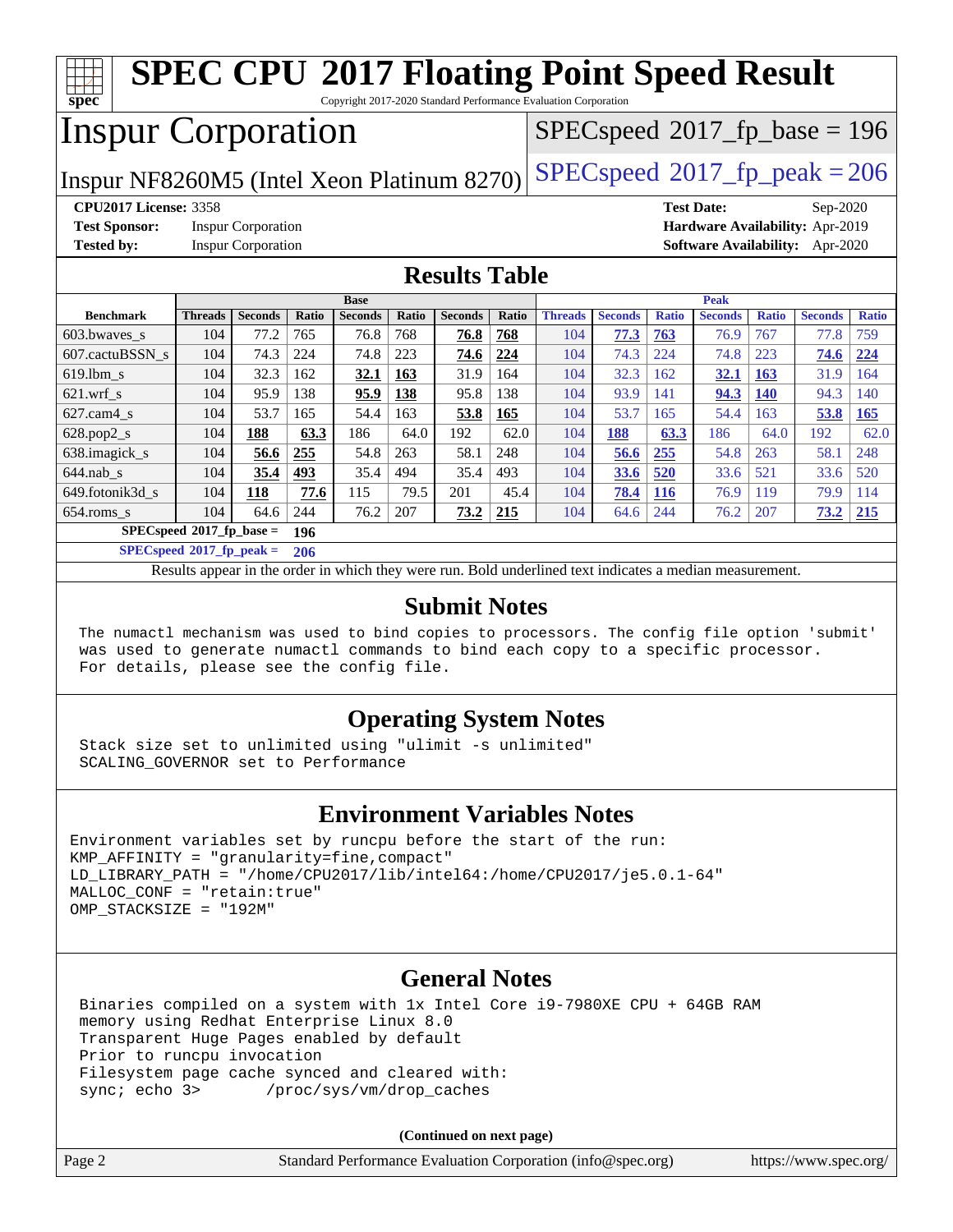**[spec](http://www.spec.org/) [SPEC CPU](http://www.spec.org/auto/cpu2017/Docs/result-fields.html#SPECCPU2017FloatingPointSpeedResult)[2017 Floating Point Speed Result](http://www.spec.org/auto/cpu2017/Docs/result-fields.html#SPECCPU2017FloatingPointSpeedResult)** Copyright 2017-2020 Standard Performance Evaluation Corporation Inspur Corporation [SPECspeed](http://www.spec.org/auto/cpu2017/Docs/result-fields.html#SPECspeed2017fpbase)<sup>®</sup>2017 fp base = 196

Inspur NF8260M5 (Intel Xeon Platinum 8270) [SPECspeed](http://www.spec.org/auto/cpu2017/Docs/result-fields.html#SPECspeed2017fppeak)<sup>®</sup>[2017\\_fp\\_peak = 2](http://www.spec.org/auto/cpu2017/Docs/result-fields.html#SPECspeed2017fppeak)06

**[CPU2017 License:](http://www.spec.org/auto/cpu2017/Docs/result-fields.html#CPU2017License)** 3358 **[Test Date:](http://www.spec.org/auto/cpu2017/Docs/result-fields.html#TestDate)** Sep-2020

**[Test Sponsor:](http://www.spec.org/auto/cpu2017/Docs/result-fields.html#TestSponsor)** Inspur Corporation **[Hardware Availability:](http://www.spec.org/auto/cpu2017/Docs/result-fields.html#HardwareAvailability)** Apr-2019

**[Tested by:](http://www.spec.org/auto/cpu2017/Docs/result-fields.html#Testedby)** Inspur Corporation **[Software Availability:](http://www.spec.org/auto/cpu2017/Docs/result-fields.html#SoftwareAvailability)** Apr-2020

#### **[General Notes \(Continued\)](http://www.spec.org/auto/cpu2017/Docs/result-fields.html#GeneralNotes)**

 runcpu command invoked through numactl i.e.: numactl --interleave=all runcpu <etc>

 NA: The test sponsor attests, as of date of publication, that CVE-2017-5754 (Meltdown) is mitigated in the system as tested and documented. Yes: The test sponsor attests, as of date of publication, that CVE-2017-5753 (Spectre variant 1) is mitigated in the system as tested and documented. Yes: The test sponsor attests, as of date of publication, that CVE-2017-5715 (Spectre variant 2) is mitigated in the system as tested and documented.

 jemalloc, a general purpose malloc implementation built with the RedHat Enterprise 7.5, and the system compiler gcc 4.8.5; sources available from jemalloc.net or <https://github.com/jemalloc/jemalloc/releases>

#### **[Platform Notes](http://www.spec.org/auto/cpu2017/Docs/result-fields.html#PlatformNotes)**

 BIOS configuration: ENERGY\_PERF\_BIAS\_CFG mode set to Performance Hardware Prefetch set to Disable VT Support set to Disable C1E Support set to Disable IMC (Integrated memory controller) Interleaving set to 1-way Sub NUMA Cluster (SNC) set to Enable Intel Hyper Threading Technology set to Disable

 Sysinfo program /home/CPU2017/bin/sysinfo Rev: r6365 of 2019-08-21 295195f888a3d7edb1e6e46a485a0011 running on localhost.localdomain Fri Jun 22 11:23:03 2018

 SUT (System Under Test) info as seen by some common utilities. For more information on this section, see <https://www.spec.org/cpu2017/Docs/config.html#sysinfo>

 From /proc/cpuinfo model name : Intel(R) Xeon(R) Platinum 8270 CPU @ 2.70GHz 4 "physical id"s (chips) 104 "processors" cores, siblings (Caution: counting these is hw and system dependent. The following excerpts from /proc/cpuinfo might not be reliable. Use with caution.) cpu cores : 26 siblings : 26 physical 0: cores 0 1 2 3 4 5 6 8 9 10 11 12 13 16 17 18 19 20 21 22 24 25 26 27 28 29 physical 1: cores 0 1 2 3 4 5 6 8 9 10 11 12 13 16 17 18 19 20 21 22 24 25 26 27 28

| Page 3 | Standard Performance Evaluation Corporation (info@spec.org) | https://www.spec.org/ |
|--------|-------------------------------------------------------------|-----------------------|
|--------|-------------------------------------------------------------|-----------------------|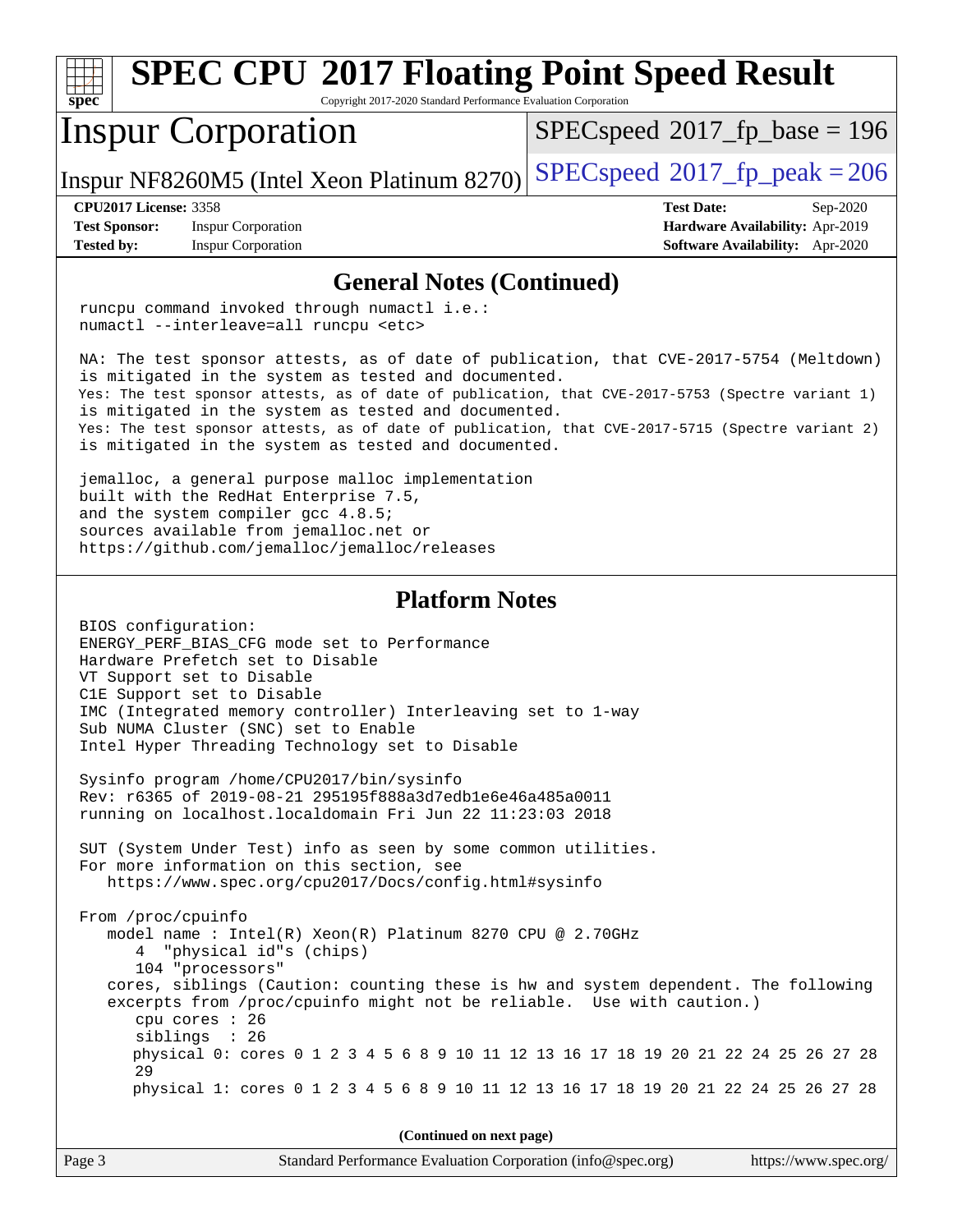| $spec^*$                                                                                                                                                                                                                                                                                                                                                                                                                                                                                                                                                                                                                                                                                                                                                                                                                                                                                                                                                                                                                                                                                                                                                                                                                                                                                                                                                                                                                                                                                                                                                                                                                                                                                                                                                   | <b>SPEC CPU®2017 Floating Point Speed Result</b><br>Copyright 2017-2020 Standard Performance Evaluation Corporation |                                                        |                                                             |                                                                                                                                                                            |                       |
|------------------------------------------------------------------------------------------------------------------------------------------------------------------------------------------------------------------------------------------------------------------------------------------------------------------------------------------------------------------------------------------------------------------------------------------------------------------------------------------------------------------------------------------------------------------------------------------------------------------------------------------------------------------------------------------------------------------------------------------------------------------------------------------------------------------------------------------------------------------------------------------------------------------------------------------------------------------------------------------------------------------------------------------------------------------------------------------------------------------------------------------------------------------------------------------------------------------------------------------------------------------------------------------------------------------------------------------------------------------------------------------------------------------------------------------------------------------------------------------------------------------------------------------------------------------------------------------------------------------------------------------------------------------------------------------------------------------------------------------------------------|---------------------------------------------------------------------------------------------------------------------|--------------------------------------------------------|-------------------------------------------------------------|----------------------------------------------------------------------------------------------------------------------------------------------------------------------------|-----------------------|
|                                                                                                                                                                                                                                                                                                                                                                                                                                                                                                                                                                                                                                                                                                                                                                                                                                                                                                                                                                                                                                                                                                                                                                                                                                                                                                                                                                                                                                                                                                                                                                                                                                                                                                                                                            |                                                                                                                     | <b>Inspur Corporation</b>                              |                                                             | $SPEC speed^{\circ}2017\_fp\_base = 196$                                                                                                                                   |                       |
|                                                                                                                                                                                                                                                                                                                                                                                                                                                                                                                                                                                                                                                                                                                                                                                                                                                                                                                                                                                                                                                                                                                                                                                                                                                                                                                                                                                                                                                                                                                                                                                                                                                                                                                                                            |                                                                                                                     |                                                        | Inspur NF8260M5 (Intel Xeon Platinum 8270)                  | $SPEC speed^{\circ}2017$ fp peak = 206                                                                                                                                     |                       |
| <b>Test Sponsor:</b><br><b>Tested by:</b>                                                                                                                                                                                                                                                                                                                                                                                                                                                                                                                                                                                                                                                                                                                                                                                                                                                                                                                                                                                                                                                                                                                                                                                                                                                                                                                                                                                                                                                                                                                                                                                                                                                                                                                  | <b>CPU2017 License: 3358</b>                                                                                        | <b>Inspur Corporation</b><br><b>Inspur Corporation</b> |                                                             | <b>Test Date:</b><br>Hardware Availability: Apr-2019<br>Software Availability: Apr-2020                                                                                    | Sep-2020              |
|                                                                                                                                                                                                                                                                                                                                                                                                                                                                                                                                                                                                                                                                                                                                                                                                                                                                                                                                                                                                                                                                                                                                                                                                                                                                                                                                                                                                                                                                                                                                                                                                                                                                                                                                                            |                                                                                                                     |                                                        | <b>Platform Notes (Continued)</b>                           |                                                                                                                                                                            |                       |
|                                                                                                                                                                                                                                                                                                                                                                                                                                                                                                                                                                                                                                                                                                                                                                                                                                                                                                                                                                                                                                                                                                                                                                                                                                                                                                                                                                                                                                                                                                                                                                                                                                                                                                                                                            | 29<br>29<br>29                                                                                                      |                                                        |                                                             | physical 2: cores 0 1 2 3 4 5 6 8 9 10 11 12 13 16 17 18 19 20 21 22 24 25 26 27 28<br>physical 3: cores 0 1 2 3 4 5 6 8 9 10 11 12 13 16 17 18 19 20 21 22 24 25 26 27 28 |                       |
| $32$ -bit, $64$ -bit<br>$CPU$ op-mode( $s$ ):<br>Little Endian<br>Byte Order:<br>CPU(s):<br>104<br>On-line CPU(s) list: $0-103$<br>Thread(s) per core:<br>1<br>Core(s) per socket:<br>26<br>Socket(s):<br>4<br>NUMA $node(s):$<br>4<br>Vendor ID:<br>GenuineIntel<br>CPU family:<br>6<br>Model:<br>85<br>Model name:<br>$Intel(R) Xeon(R) Platinum 8270 CPU @ 2.70GHz$<br>Stepping:<br>5<br>CPU MHz:<br>1496.220<br>4000.0000<br>CPU max MHz:<br>CPU min MHz:<br>1000.0000<br>5400.00<br>BogoMIPS:<br>Virtualization:<br>$VT - x$<br>32K<br>Lld cache:<br>Lli cache:<br>32K<br>$L2$ cache:<br>1024K<br>L3 cache:<br>36608K<br>NUMA node0 CPU(s):<br>$0 - 25$<br>NUMA nodel CPU(s):<br>$26 - 51$<br>NUMA $node2$ $CPU(s):$<br>$52 - 77$<br>NUMA node3 CPU(s):<br>$78 - 103$<br>Flags:<br>fpu vme de pse tsc msr pae mce cx8 apic sep mtrr pge mca cmov<br>pat pse36 clflush dts acpi mmx fxsr sse sse2 ss ht tm pbe syscall nx pdpelgb rdtscp<br>lm constant_tsc art arch_perfmon pebs bts rep_good nopl xtopology nonstop_tsc cpuid<br>aperfmperf pni pclmulqdq dtes64 monitor ds_cpl vmx smx est tm2 ssse3 sdbg fma cx16<br>xtpr pdcm pcid dca sse4_1 sse4_2 x2apic movbe popcnt tsc_deadline_timer aes xsave<br>avx f16c rdrand lahf_lm abm 3dnowprefetch cpuid_fault epb cat_13 cdp_13<br>invpcid_single intel_ppin ssbd mba ibrs ibpb stibp tpr_shadow vnmi flexpriority ept<br>vpid fsgsbase tsc_adjust bmil hle avx2 smep bmi2 erms invpcid rtm cqm mpx rdt_a<br>avx512f avx512dq rdseed adx smap clflushopt clwb intel_pt avx512cd avx512bw avx512vl<br>xsaveopt xsavec xgetbvl xsaves cqm_llc cqm_occup_llc cqm_mbm_total cqm_mbm_local<br>dtherm ida arat pln pts hwp hwp_act_window hwp_epp hwp_pkg_req pku ospke flush_lld<br>arch_capabilities |                                                                                                                     |                                                        |                                                             |                                                                                                                                                                            |                       |
|                                                                                                                                                                                                                                                                                                                                                                                                                                                                                                                                                                                                                                                                                                                                                                                                                                                                                                                                                                                                                                                                                                                                                                                                                                                                                                                                                                                                                                                                                                                                                                                                                                                                                                                                                            |                                                                                                                     |                                                        | (Continued on next page)                                    |                                                                                                                                                                            |                       |
| Page 4                                                                                                                                                                                                                                                                                                                                                                                                                                                                                                                                                                                                                                                                                                                                                                                                                                                                                                                                                                                                                                                                                                                                                                                                                                                                                                                                                                                                                                                                                                                                                                                                                                                                                                                                                     |                                                                                                                     |                                                        | Standard Performance Evaluation Corporation (info@spec.org) |                                                                                                                                                                            | https://www.spec.org/ |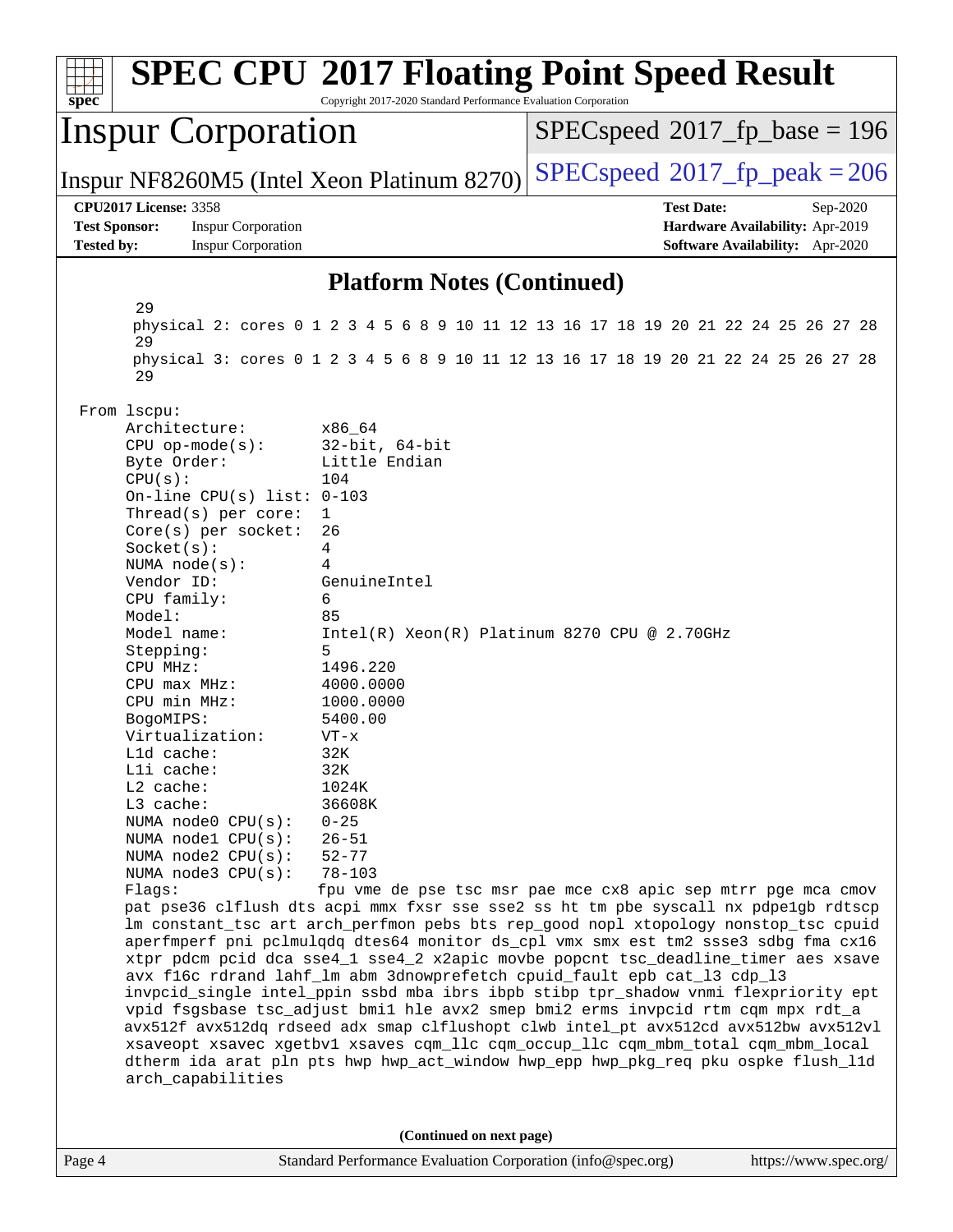| <b>SPEC CPU®2017 Floating Point Speed Result</b><br>spec<br>Copyright 2017-2020 Standard Performance Evaluation Corporation                                                                                                                                                                                                                                                                                                                                                                                                                                                                                                                                                                                                                                                                            |                                                                                                            |  |  |  |  |
|--------------------------------------------------------------------------------------------------------------------------------------------------------------------------------------------------------------------------------------------------------------------------------------------------------------------------------------------------------------------------------------------------------------------------------------------------------------------------------------------------------------------------------------------------------------------------------------------------------------------------------------------------------------------------------------------------------------------------------------------------------------------------------------------------------|------------------------------------------------------------------------------------------------------------|--|--|--|--|
| <b>Inspur Corporation</b>                                                                                                                                                                                                                                                                                                                                                                                                                                                                                                                                                                                                                                                                                                                                                                              | $SPEC speed^{\circ}2017\_fp\_base = 196$                                                                   |  |  |  |  |
| Inspur NF8260M5 (Intel Xeon Platinum 8270)                                                                                                                                                                                                                                                                                                                                                                                                                                                                                                                                                                                                                                                                                                                                                             | $SPEC speed^{\circ}2017$ fp peak = 206                                                                     |  |  |  |  |
| <b>CPU2017 License: 3358</b><br><b>Test Sponsor:</b><br><b>Inspur Corporation</b><br><b>Tested by:</b><br><b>Inspur Corporation</b>                                                                                                                                                                                                                                                                                                                                                                                                                                                                                                                                                                                                                                                                    | <b>Test Date:</b><br>Sep-2020<br>Hardware Availability: Apr-2019<br><b>Software Availability:</b> Apr-2020 |  |  |  |  |
| <b>Platform Notes (Continued)</b>                                                                                                                                                                                                                                                                                                                                                                                                                                                                                                                                                                                                                                                                                                                                                                      |                                                                                                            |  |  |  |  |
| /proc/cpuinfo cache data<br>cache size $: 36608$ KB<br>From numactl --hardware WARNING: a numactl 'node' might or might not correspond to a<br>physical chip.                                                                                                                                                                                                                                                                                                                                                                                                                                                                                                                                                                                                                                          |                                                                                                            |  |  |  |  |
| $available: 4 nodes (0-3)$<br>node 0 cpus: 0 1 2 3 4 5 6 7 8 9 10 11 12 13 14 15 16 17 18 19 20 21 22 23 24 25<br>node 0 size: 385648 MB<br>node 0 free: 385418 MB<br>node 1 cpus: 26 27 28 29 30 31 32 33 34 35 36 37 38 39 40 41 42 43 44 45 46 47 48 49 50<br>51<br>node 1 size: 387041 MB<br>node 1 free: 379713 MB<br>node 2 cpus: 52 53 54 55 56 57 58 59 60 61 62 63 64 65 66 67 68 69 70 71 72 73 74 75 76<br>77<br>node 2 size: 387066 MB<br>node 2 free: 386878 MB<br>node 3 cpus: 78 79 80 81 82 83 84 85 86 87 88 89 90 91 92 93 94 95 96 97 98 99 100 101<br>102 103<br>node 3 size: 387066 MB<br>node 3 free: 386750 MB<br>node distances:<br>$\mathbf{1}$<br>node<br>$\overline{0}$<br>2<br>3<br>21<br>21<br>21<br>0:<br>10<br>10<br>21<br>1:<br>21<br>21<br>21<br>21<br>21<br>2:<br>10 |                                                                                                            |  |  |  |  |
| 3: 21 21 21 10<br>From /proc/meminfo<br>MemTotal:<br>1583946352 kB<br>HugePages_Total:<br>0<br>2048 kB<br>Hugepagesize:<br>From /etc/*release* /etc/*version*<br>os-release:<br>NAME="Red Hat Enterprise Linux"<br>VERSION="8.1 (Ootpa)"<br>$ID="rhe1"$<br>ID_LIKE="fedora"<br>VERSION_ID="8.1"<br>PLATFORM_ID="platform:el8"<br>PRETTY_NAME="Red Hat Enterprise Linux 8.1 (Ootpa)"<br>ANSI_COLOR="0;31"<br>redhat-release: Red Hat Enterprise Linux release 8.1 (Ootpa)<br>system-release: Red Hat Enterprise Linux release 8.1 (Ootpa)<br>system-release-cpe: cpe:/o:redhat:enterprise_linux:8.1:ga                                                                                                                                                                                                  |                                                                                                            |  |  |  |  |
| (Continued on next page)                                                                                                                                                                                                                                                                                                                                                                                                                                                                                                                                                                                                                                                                                                                                                                               |                                                                                                            |  |  |  |  |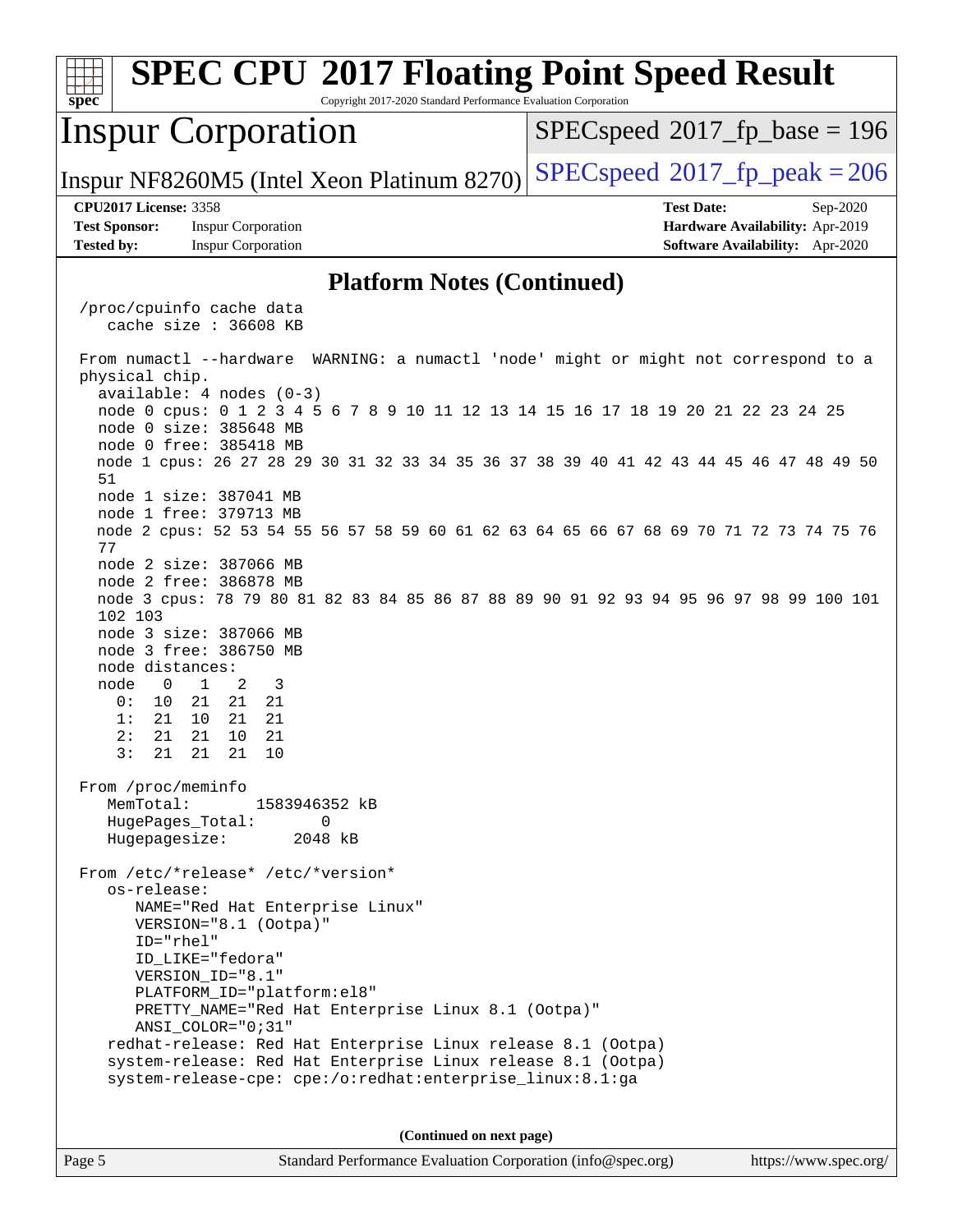| $spec^*$                                                                                                                                                                                                                                                                                                                                                                                                    | Copyright 2017-2020 Standard Performance Evaluation Corporation          | <b>SPEC CPU®2017 Floating Point Speed Result</b>                                                                                                                                                                                                                              |  |  |  |
|-------------------------------------------------------------------------------------------------------------------------------------------------------------------------------------------------------------------------------------------------------------------------------------------------------------------------------------------------------------------------------------------------------------|--------------------------------------------------------------------------|-------------------------------------------------------------------------------------------------------------------------------------------------------------------------------------------------------------------------------------------------------------------------------|--|--|--|
| <b>Inspur Corporation</b>                                                                                                                                                                                                                                                                                                                                                                                   |                                                                          | $SPEC speed^{\circ}2017\_fp\_base = 196$                                                                                                                                                                                                                                      |  |  |  |
| Inspur NF8260M5 (Intel Xeon Platinum 8270)                                                                                                                                                                                                                                                                                                                                                                  |                                                                          | $SPEC speed^{\circ}2017$ _fp_peak = 206                                                                                                                                                                                                                                       |  |  |  |
| <b>CPU2017 License: 3358</b><br><b>Inspur Corporation</b><br><b>Test Sponsor:</b><br><b>Tested by:</b><br><b>Inspur Corporation</b>                                                                                                                                                                                                                                                                         |                                                                          | <b>Test Date:</b><br>Sep-2020<br>Hardware Availability: Apr-2019<br><b>Software Availability:</b> Apr-2020                                                                                                                                                                    |  |  |  |
| <b>Platform Notes (Continued)</b>                                                                                                                                                                                                                                                                                                                                                                           |                                                                          |                                                                                                                                                                                                                                                                               |  |  |  |
| uname $-a$ :<br>Linux localhost.localdomain 4.18.0-147.el8.x86_64 #1 SMP Thu Sep 26 15:52:44 UTC 2019<br>x86_64 x86_64 x86_64 GNU/Linux                                                                                                                                                                                                                                                                     |                                                                          |                                                                                                                                                                                                                                                                               |  |  |  |
| Kernel self-reported vulnerability status:                                                                                                                                                                                                                                                                                                                                                                  |                                                                          |                                                                                                                                                                                                                                                                               |  |  |  |
| CVE-2018-3620 (L1 Terminal Fault):<br>Microarchitectural Data Sampling:<br>CVE-2017-5754 (Meltdown):<br>CVE-2017-5753 (Spectre variant 1):                                                                                                                                                                                                                                                                  |                                                                          | Not affected<br>Vulnerable: Clear CPU buffers attempted, no<br>microcode; SMT disabled<br>Not affected<br>CVE-2018-3639 (Speculative Store Bypass): Mitigation: Speculative Store Bypass disabled<br>via prctl and seccomp<br>Mitigation: usercopy/swapgs barriers and __user |  |  |  |
| $CVE-2017-5715$ (Spectre variant 2):                                                                                                                                                                                                                                                                                                                                                                        |                                                                          | pointer sanitization<br>Mitigation: Full generic retpoline, IBPB:<br>conditional, IBRS_FW, RSB filling                                                                                                                                                                        |  |  |  |
| run-level 5 Jun 22 07:11                                                                                                                                                                                                                                                                                                                                                                                    |                                                                          |                                                                                                                                                                                                                                                                               |  |  |  |
| SPEC is set to: /home/CPU2017<br>Filesystem<br>Size Used Avail Use% Mounted on<br>Type<br>/dev/mapper/rhel-home xfs<br>838G<br>127G 712G 16% / home                                                                                                                                                                                                                                                         |                                                                          |                                                                                                                                                                                                                                                                               |  |  |  |
| From /sys/devices/virtual/dmi/id<br>BIOS:<br>American Megatrends Inc. 4.1.8 06/11/2019<br>Vendor:<br>Inspur<br>Product: NF8260M5<br>Serial: 220714936                                                                                                                                                                                                                                                       |                                                                          |                                                                                                                                                                                                                                                                               |  |  |  |
| Additional information from dmidecode follows. WARNING: Use caution when you interpret<br>this section. The 'dmidecode' program reads system data which is "intended to allow<br>hardware to be accurately determined", but the intent may not be met, as there are<br>frequent changes to hardware, firmware, and the "DMTF SMBIOS" standard.<br>Memory:<br>48x Samsung M393A4G43AB3-CVF 32 GB 2 rank 2933 |                                                                          |                                                                                                                                                                                                                                                                               |  |  |  |
| (End of data from sysinfo program)                                                                                                                                                                                                                                                                                                                                                                          |                                                                          |                                                                                                                                                                                                                                                                               |  |  |  |
| <b>Compiler Version Notes</b>                                                                                                                                                                                                                                                                                                                                                                               |                                                                          |                                                                                                                                                                                                                                                                               |  |  |  |
| C                                                                                                                                                                                                                                                                                                                                                                                                           | 619.1bm_s(base, peak) 638.imagick_s(base, peak)<br>644.nab_s(base, peak) | ======================                                                                                                                                                                                                                                                        |  |  |  |
| Intel(R) C Intel(R) 64 Compiler for applications running on Intel(R) 64,<br>Version 19.1.1.217 Build 20200306                                                                                                                                                                                                                                                                                               |                                                                          |                                                                                                                                                                                                                                                                               |  |  |  |
|                                                                                                                                                                                                                                                                                                                                                                                                             | (Continued on next page)                                                 |                                                                                                                                                                                                                                                                               |  |  |  |
| Page 6                                                                                                                                                                                                                                                                                                                                                                                                      | Standard Performance Evaluation Corporation (info@spec.org)              | https://www.spec.org/                                                                                                                                                                                                                                                         |  |  |  |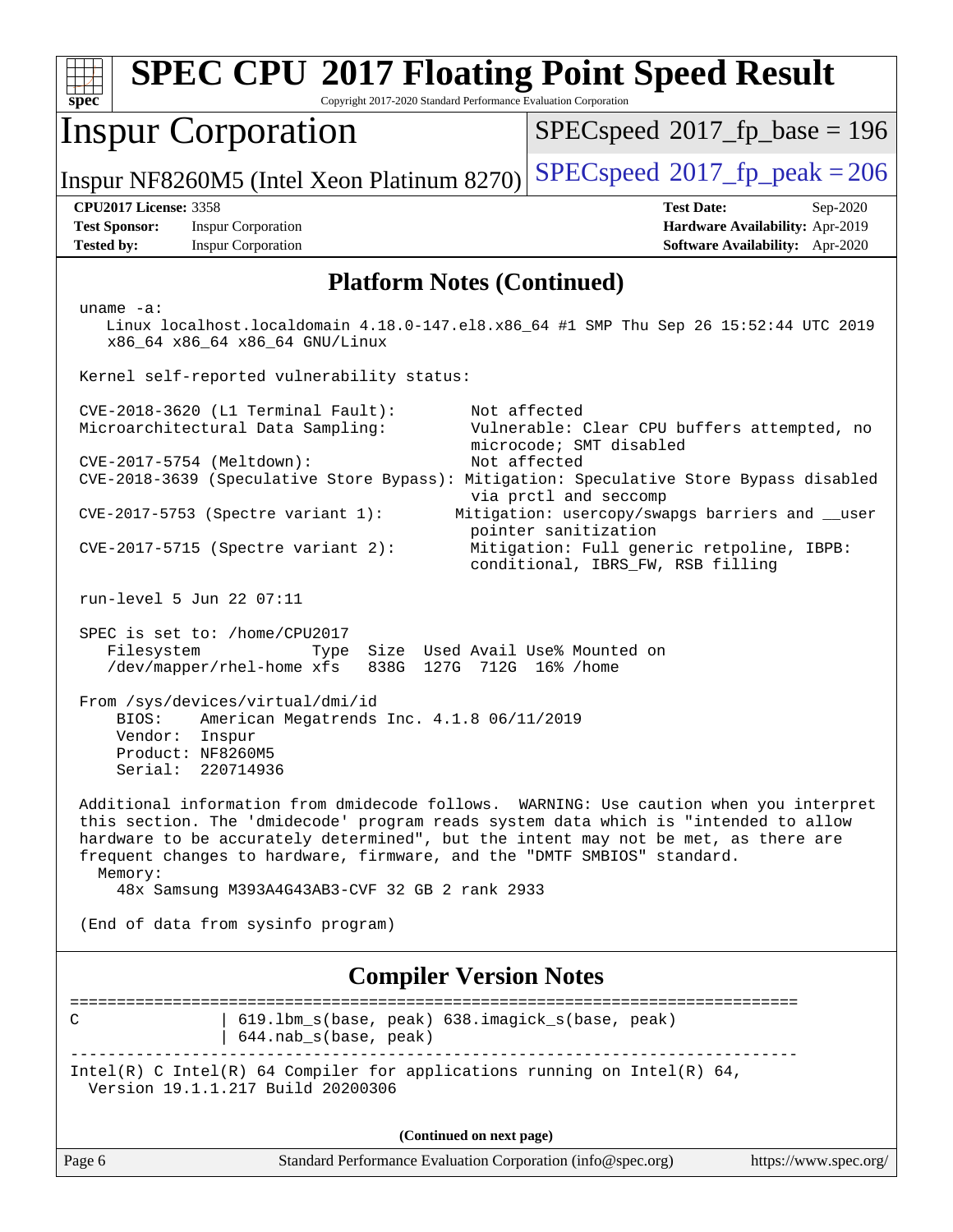| <b>SPEC CPU®2017 Floating Point Speed Result</b><br>Copyright 2017-2020 Standard Performance Evaluation Corporation<br>$spec^*$                                                                                                                                                                           |                                                                                                     |  |  |  |  |
|-----------------------------------------------------------------------------------------------------------------------------------------------------------------------------------------------------------------------------------------------------------------------------------------------------------|-----------------------------------------------------------------------------------------------------|--|--|--|--|
| <b>Inspur Corporation</b>                                                                                                                                                                                                                                                                                 | $SPEC speed^{\circ}2017\_fp\_base = 196$                                                            |  |  |  |  |
| Inspur NF8260M5 (Intel Xeon Platinum 8270)                                                                                                                                                                                                                                                                | $SPEC speed^{\circ}2017$ fp peak = 206                                                              |  |  |  |  |
| <b>CPU2017 License: 3358</b><br><b>Test Sponsor:</b><br><b>Inspur Corporation</b><br><b>Tested by:</b><br><b>Inspur Corporation</b>                                                                                                                                                                       | <b>Test Date:</b><br>Sep-2020<br>Hardware Availability: Apr-2019<br>Software Availability: Apr-2020 |  |  |  |  |
| <b>Compiler Version Notes (Continued)</b>                                                                                                                                                                                                                                                                 |                                                                                                     |  |  |  |  |
| Copyright (C) 1985-2020 Intel Corporation. All rights reserved.                                                                                                                                                                                                                                           |                                                                                                     |  |  |  |  |
| $C++$ , C, Fortran   607.cactuBSSN_s(base, peak)<br>Intel(R) $C++$ Intel(R) 64 Compiler for applications running on Intel(R) 64,                                                                                                                                                                          |                                                                                                     |  |  |  |  |
| Version 19.1.1.217 Build 20200306<br>Copyright (C) 1985-2020 Intel Corporation. All rights reserved.<br>Intel(R) C Intel(R) 64 Compiler for applications running on Intel(R) 64,<br>Version 19.1.1.217 Build 20200306<br>Copyright (C) 1985-2020 Intel Corporation. All rights reserved.                  |                                                                                                     |  |  |  |  |
| $Intel(R)$ Fortran Intel(R) 64 Compiler for applications running on Intel(R)<br>64, Version 19.1.1.217 Build 20200306<br>Copyright (C) 1985-2020 Intel Corporation. All rights reserved.                                                                                                                  |                                                                                                     |  |  |  |  |
| 603.bwaves_s(base, peak) 649.fotonik3d_s(base, peak)<br>Fortran<br>654.roms_s(base, peak)                                                                                                                                                                                                                 |                                                                                                     |  |  |  |  |
| $Intel(R)$ Fortran Intel(R) 64 Compiler for applications running on Intel(R)<br>64, Version 19.1.1.217 Build 20200306<br>Copyright (C) 1985-2020 Intel Corporation. All rights reserved.                                                                                                                  |                                                                                                     |  |  |  |  |
| 621.wrf_s(base, peak) 627.cam4_s(base, peak)<br>Fortran, C<br>628.pop2_s(base, peak)                                                                                                                                                                                                                      |                                                                                                     |  |  |  |  |
| $Intel(R)$ Fortran Intel(R) 64 Compiler for applications running on Intel(R)<br>64, Version 19.1.1.217 Build 20200306<br>Copyright (C) 1985-2020 Intel Corporation. All rights reserved.<br>Intel(R) C Intel(R) 64 Compiler for applications running on Intel(R) 64,<br>Version 19.1.1.217 Build 20200306 |                                                                                                     |  |  |  |  |
| Copyright (C) 1985-2020 Intel Corporation. All rights reserved.                                                                                                                                                                                                                                           |                                                                                                     |  |  |  |  |
| <b>Base Compiler Invocation</b><br>C benchmarks:<br>icc                                                                                                                                                                                                                                                   |                                                                                                     |  |  |  |  |

[Fortran benchmarks](http://www.spec.org/auto/cpu2017/Docs/result-fields.html#Fortranbenchmarks): [ifort](http://www.spec.org/cpu2017/results/res2020q4/cpu2017-20200928-24053.flags.html#user_FCbase_intel_ifort_8111460550e3ca792625aed983ce982f94888b8b503583aa7ba2b8303487b4d8a21a13e7191a45c5fd58ff318f48f9492884d4413fa793fd88dd292cad7027ca)

**(Continued on next page)**

Page 7 Standard Performance Evaluation Corporation [\(info@spec.org\)](mailto:info@spec.org) <https://www.spec.org/>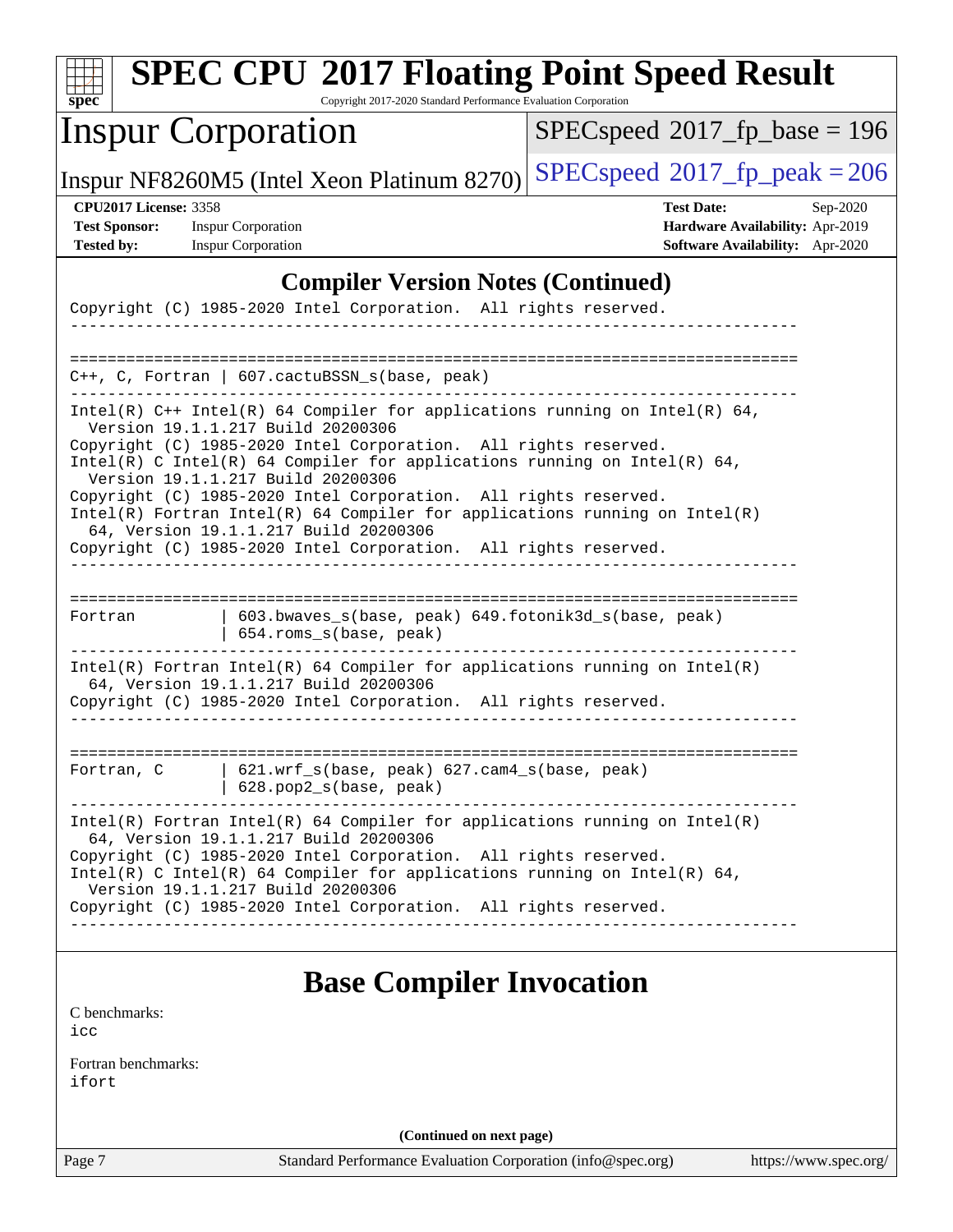

# **[SPEC CPU](http://www.spec.org/auto/cpu2017/Docs/result-fields.html#SPECCPU2017FloatingPointSpeedResult)[2017 Floating Point Speed Result](http://www.spec.org/auto/cpu2017/Docs/result-fields.html#SPECCPU2017FloatingPointSpeedResult)**

Copyright 2017-2020 Standard Performance Evaluation Corporation

## Inspur Corporation

[SPECspeed](http://www.spec.org/auto/cpu2017/Docs/result-fields.html#SPECspeed2017fpbase)<sup>®</sup>2017 fp base = 196

Inspur NF8260M5 (Intel Xeon Platinum 8270) [SPECspeed](http://www.spec.org/auto/cpu2017/Docs/result-fields.html#SPECspeed2017fppeak)<sup>®</sup>[2017\\_fp\\_peak = 2](http://www.spec.org/auto/cpu2017/Docs/result-fields.html#SPECspeed2017fppeak)06

**[Test Sponsor:](http://www.spec.org/auto/cpu2017/Docs/result-fields.html#TestSponsor)** Inspur Corporation **[Hardware Availability:](http://www.spec.org/auto/cpu2017/Docs/result-fields.html#HardwareAvailability)** Apr-2019 **[Tested by:](http://www.spec.org/auto/cpu2017/Docs/result-fields.html#Testedby)** Inspur Corporation **[Software Availability:](http://www.spec.org/auto/cpu2017/Docs/result-fields.html#SoftwareAvailability)** Apr-2020

**[CPU2017 License:](http://www.spec.org/auto/cpu2017/Docs/result-fields.html#CPU2017License)** 3358 **[Test Date:](http://www.spec.org/auto/cpu2017/Docs/result-fields.html#TestDate)** Sep-2020

## **[Base Compiler Invocation \(Continued\)](http://www.spec.org/auto/cpu2017/Docs/result-fields.html#BaseCompilerInvocation)**

[Benchmarks using both Fortran and C](http://www.spec.org/auto/cpu2017/Docs/result-fields.html#BenchmarksusingbothFortranandC): [ifort](http://www.spec.org/cpu2017/results/res2020q4/cpu2017-20200928-24053.flags.html#user_CC_FCbase_intel_ifort_8111460550e3ca792625aed983ce982f94888b8b503583aa7ba2b8303487b4d8a21a13e7191a45c5fd58ff318f48f9492884d4413fa793fd88dd292cad7027ca) [icc](http://www.spec.org/cpu2017/results/res2020q4/cpu2017-20200928-24053.flags.html#user_CC_FCbase_intel_icc_66fc1ee009f7361af1fbd72ca7dcefbb700085f36577c54f309893dd4ec40d12360134090235512931783d35fd58c0460139e722d5067c5574d8eaf2b3e37e92)

[Benchmarks using Fortran, C, and C++:](http://www.spec.org/auto/cpu2017/Docs/result-fields.html#BenchmarksusingFortranCandCXX) [icpc](http://www.spec.org/cpu2017/results/res2020q4/cpu2017-20200928-24053.flags.html#user_CC_CXX_FCbase_intel_icpc_c510b6838c7f56d33e37e94d029a35b4a7bccf4766a728ee175e80a419847e808290a9b78be685c44ab727ea267ec2f070ec5dc83b407c0218cded6866a35d07) [icc](http://www.spec.org/cpu2017/results/res2020q4/cpu2017-20200928-24053.flags.html#user_CC_CXX_FCbase_intel_icc_66fc1ee009f7361af1fbd72ca7dcefbb700085f36577c54f309893dd4ec40d12360134090235512931783d35fd58c0460139e722d5067c5574d8eaf2b3e37e92) [ifort](http://www.spec.org/cpu2017/results/res2020q4/cpu2017-20200928-24053.flags.html#user_CC_CXX_FCbase_intel_ifort_8111460550e3ca792625aed983ce982f94888b8b503583aa7ba2b8303487b4d8a21a13e7191a45c5fd58ff318f48f9492884d4413fa793fd88dd292cad7027ca)

## **[Base Portability Flags](http://www.spec.org/auto/cpu2017/Docs/result-fields.html#BasePortabilityFlags)**

 603.bwaves\_s: [-DSPEC\\_LP64](http://www.spec.org/cpu2017/results/res2020q4/cpu2017-20200928-24053.flags.html#suite_basePORTABILITY603_bwaves_s_DSPEC_LP64) 607.cactuBSSN\_s: [-DSPEC\\_LP64](http://www.spec.org/cpu2017/results/res2020q4/cpu2017-20200928-24053.flags.html#suite_basePORTABILITY607_cactuBSSN_s_DSPEC_LP64) 619.lbm\_s: [-DSPEC\\_LP64](http://www.spec.org/cpu2017/results/res2020q4/cpu2017-20200928-24053.flags.html#suite_basePORTABILITY619_lbm_s_DSPEC_LP64) 621.wrf\_s: [-DSPEC\\_LP64](http://www.spec.org/cpu2017/results/res2020q4/cpu2017-20200928-24053.flags.html#suite_basePORTABILITY621_wrf_s_DSPEC_LP64) [-DSPEC\\_CASE\\_FLAG](http://www.spec.org/cpu2017/results/res2020q4/cpu2017-20200928-24053.flags.html#b621.wrf_s_baseCPORTABILITY_DSPEC_CASE_FLAG) [-convert big\\_endian](http://www.spec.org/cpu2017/results/res2020q4/cpu2017-20200928-24053.flags.html#user_baseFPORTABILITY621_wrf_s_convert_big_endian_c3194028bc08c63ac5d04de18c48ce6d347e4e562e8892b8bdbdc0214820426deb8554edfa529a3fb25a586e65a3d812c835984020483e7e73212c4d31a38223) 627.cam4\_s: [-DSPEC\\_LP64](http://www.spec.org/cpu2017/results/res2020q4/cpu2017-20200928-24053.flags.html#suite_basePORTABILITY627_cam4_s_DSPEC_LP64) [-DSPEC\\_CASE\\_FLAG](http://www.spec.org/cpu2017/results/res2020q4/cpu2017-20200928-24053.flags.html#b627.cam4_s_baseCPORTABILITY_DSPEC_CASE_FLAG) 628.pop2\_s: [-DSPEC\\_LP64](http://www.spec.org/cpu2017/results/res2020q4/cpu2017-20200928-24053.flags.html#suite_basePORTABILITY628_pop2_s_DSPEC_LP64) [-DSPEC\\_CASE\\_FLAG](http://www.spec.org/cpu2017/results/res2020q4/cpu2017-20200928-24053.flags.html#b628.pop2_s_baseCPORTABILITY_DSPEC_CASE_FLAG) [-convert big\\_endian](http://www.spec.org/cpu2017/results/res2020q4/cpu2017-20200928-24053.flags.html#user_baseFPORTABILITY628_pop2_s_convert_big_endian_c3194028bc08c63ac5d04de18c48ce6d347e4e562e8892b8bdbdc0214820426deb8554edfa529a3fb25a586e65a3d812c835984020483e7e73212c4d31a38223) [-assume byterecl](http://www.spec.org/cpu2017/results/res2020q4/cpu2017-20200928-24053.flags.html#user_baseFPORTABILITY628_pop2_s_assume_byterecl_7e47d18b9513cf18525430bbf0f2177aa9bf368bc7a059c09b2c06a34b53bd3447c950d3f8d6c70e3faf3a05c8557d66a5798b567902e8849adc142926523472) 638.imagick\_s: [-DSPEC\\_LP64](http://www.spec.org/cpu2017/results/res2020q4/cpu2017-20200928-24053.flags.html#suite_basePORTABILITY638_imagick_s_DSPEC_LP64) 644.nab\_s: [-DSPEC\\_LP64](http://www.spec.org/cpu2017/results/res2020q4/cpu2017-20200928-24053.flags.html#suite_basePORTABILITY644_nab_s_DSPEC_LP64) 649.fotonik3d\_s: [-DSPEC\\_LP64](http://www.spec.org/cpu2017/results/res2020q4/cpu2017-20200928-24053.flags.html#suite_basePORTABILITY649_fotonik3d_s_DSPEC_LP64) 654.roms\_s: [-DSPEC\\_LP64](http://www.spec.org/cpu2017/results/res2020q4/cpu2017-20200928-24053.flags.html#suite_basePORTABILITY654_roms_s_DSPEC_LP64)

## **[Base Optimization Flags](http://www.spec.org/auto/cpu2017/Docs/result-fields.html#BaseOptimizationFlags)**

[C benchmarks](http://www.spec.org/auto/cpu2017/Docs/result-fields.html#Cbenchmarks):

[-m64](http://www.spec.org/cpu2017/results/res2020q4/cpu2017-20200928-24053.flags.html#user_CCbase_m64-icc) [-std=c11](http://www.spec.org/cpu2017/results/res2020q4/cpu2017-20200928-24053.flags.html#user_CCbase_std-icc-std_0e1c27790398a4642dfca32ffe6c27b5796f9c2d2676156f2e42c9c44eaad0c049b1cdb667a270c34d979996257aeb8fc440bfb01818dbc9357bd9d174cb8524) [-xCORE-AVX2](http://www.spec.org/cpu2017/results/res2020q4/cpu2017-20200928-24053.flags.html#user_CCbase_f-xCORE-AVX2) [-ipo](http://www.spec.org/cpu2017/results/res2020q4/cpu2017-20200928-24053.flags.html#user_CCbase_f-ipo) [-O3](http://www.spec.org/cpu2017/results/res2020q4/cpu2017-20200928-24053.flags.html#user_CCbase_f-O3) [-no-prec-div](http://www.spec.org/cpu2017/results/res2020q4/cpu2017-20200928-24053.flags.html#user_CCbase_f-no-prec-div) [-qopt-prefetch](http://www.spec.org/cpu2017/results/res2020q4/cpu2017-20200928-24053.flags.html#user_CCbase_f-qopt-prefetch) [-ffinite-math-only](http://www.spec.org/cpu2017/results/res2020q4/cpu2017-20200928-24053.flags.html#user_CCbase_f_finite_math_only_cb91587bd2077682c4b38af759c288ed7c732db004271a9512da14a4f8007909a5f1427ecbf1a0fb78ff2a814402c6114ac565ca162485bbcae155b5e4258871) [-qopt-mem-layout-trans=4](http://www.spec.org/cpu2017/results/res2020q4/cpu2017-20200928-24053.flags.html#user_CCbase_f-qopt-mem-layout-trans_fa39e755916c150a61361b7846f310bcdf6f04e385ef281cadf3647acec3f0ae266d1a1d22d972a7087a248fd4e6ca390a3634700869573d231a252c784941a8) [-qopenmp](http://www.spec.org/cpu2017/results/res2020q4/cpu2017-20200928-24053.flags.html#user_CCbase_qopenmp_16be0c44f24f464004c6784a7acb94aca937f053568ce72f94b139a11c7c168634a55f6653758ddd83bcf7b8463e8028bb0b48b77bcddc6b78d5d95bb1df2967) [-DSPEC\\_OPENMP](http://www.spec.org/cpu2017/results/res2020q4/cpu2017-20200928-24053.flags.html#suite_CCbase_DSPEC_OPENMP) [-mbranches-within-32B-boundaries](http://www.spec.org/cpu2017/results/res2020q4/cpu2017-20200928-24053.flags.html#user_CCbase_f-mbranches-within-32B-boundaries)

[Fortran benchmarks](http://www.spec.org/auto/cpu2017/Docs/result-fields.html#Fortranbenchmarks):

[-m64](http://www.spec.org/cpu2017/results/res2020q4/cpu2017-20200928-24053.flags.html#user_FCbase_m64-icc) [-Wl,-z,muldefs](http://www.spec.org/cpu2017/results/res2020q4/cpu2017-20200928-24053.flags.html#user_FCbase_link_force_multiple1_b4cbdb97b34bdee9ceefcfe54f4c8ea74255f0b02a4b23e853cdb0e18eb4525ac79b5a88067c842dd0ee6996c24547a27a4b99331201badda8798ef8a743f577) [-DSPEC\\_OPENMP](http://www.spec.org/cpu2017/results/res2020q4/cpu2017-20200928-24053.flags.html#suite_FCbase_DSPEC_OPENMP) [-xCORE-AVX2](http://www.spec.org/cpu2017/results/res2020q4/cpu2017-20200928-24053.flags.html#user_FCbase_f-xCORE-AVX2) [-ipo](http://www.spec.org/cpu2017/results/res2020q4/cpu2017-20200928-24053.flags.html#user_FCbase_f-ipo) [-O3](http://www.spec.org/cpu2017/results/res2020q4/cpu2017-20200928-24053.flags.html#user_FCbase_f-O3) [-no-prec-div](http://www.spec.org/cpu2017/results/res2020q4/cpu2017-20200928-24053.flags.html#user_FCbase_f-no-prec-div) [-qopt-prefetch](http://www.spec.org/cpu2017/results/res2020q4/cpu2017-20200928-24053.flags.html#user_FCbase_f-qopt-prefetch) [-ffinite-math-only](http://www.spec.org/cpu2017/results/res2020q4/cpu2017-20200928-24053.flags.html#user_FCbase_f_finite_math_only_cb91587bd2077682c4b38af759c288ed7c732db004271a9512da14a4f8007909a5f1427ecbf1a0fb78ff2a814402c6114ac565ca162485bbcae155b5e4258871) [-qopt-mem-layout-trans=4](http://www.spec.org/cpu2017/results/res2020q4/cpu2017-20200928-24053.flags.html#user_FCbase_f-qopt-mem-layout-trans_fa39e755916c150a61361b7846f310bcdf6f04e385ef281cadf3647acec3f0ae266d1a1d22d972a7087a248fd4e6ca390a3634700869573d231a252c784941a8) [-qopenmp](http://www.spec.org/cpu2017/results/res2020q4/cpu2017-20200928-24053.flags.html#user_FCbase_qopenmp_16be0c44f24f464004c6784a7acb94aca937f053568ce72f94b139a11c7c168634a55f6653758ddd83bcf7b8463e8028bb0b48b77bcddc6b78d5d95bb1df2967) [-nostandard-realloc-lhs](http://www.spec.org/cpu2017/results/res2020q4/cpu2017-20200928-24053.flags.html#user_FCbase_f_2003_std_realloc_82b4557e90729c0f113870c07e44d33d6f5a304b4f63d4c15d2d0f1fab99f5daaed73bdb9275d9ae411527f28b936061aa8b9c8f2d63842963b95c9dd6426b8a) [-mbranches-within-32B-boundaries](http://www.spec.org/cpu2017/results/res2020q4/cpu2017-20200928-24053.flags.html#user_FCbase_f-mbranches-within-32B-boundaries) [-L/usr/local/jemalloc64-5.0.1/lib](http://www.spec.org/cpu2017/results/res2020q4/cpu2017-20200928-24053.flags.html#user_FCbase_jemalloc_link_path64_1_cc289568b1a6c0fd3b62c91b824c27fcb5af5e8098e6ad028160d21144ef1b8aef3170d2acf0bee98a8da324cfe4f67d0a3d0c4cc4673d993d694dc2a0df248b) [-ljemalloc](http://www.spec.org/cpu2017/results/res2020q4/cpu2017-20200928-24053.flags.html#user_FCbase_jemalloc_link_lib_d1249b907c500fa1c0672f44f562e3d0f79738ae9e3c4a9c376d49f265a04b9c99b167ecedbf6711b3085be911c67ff61f150a17b3472be731631ba4d0471706)

#### [Benchmarks using both Fortran and C](http://www.spec.org/auto/cpu2017/Docs/result-fields.html#BenchmarksusingbothFortranandC):

[-m64](http://www.spec.org/cpu2017/results/res2020q4/cpu2017-20200928-24053.flags.html#user_CC_FCbase_m64-icc) [-std=c11](http://www.spec.org/cpu2017/results/res2020q4/cpu2017-20200928-24053.flags.html#user_CC_FCbase_std-icc-std_0e1c27790398a4642dfca32ffe6c27b5796f9c2d2676156f2e42c9c44eaad0c049b1cdb667a270c34d979996257aeb8fc440bfb01818dbc9357bd9d174cb8524) [-Wl,-z,muldefs](http://www.spec.org/cpu2017/results/res2020q4/cpu2017-20200928-24053.flags.html#user_CC_FCbase_link_force_multiple1_b4cbdb97b34bdee9ceefcfe54f4c8ea74255f0b02a4b23e853cdb0e18eb4525ac79b5a88067c842dd0ee6996c24547a27a4b99331201badda8798ef8a743f577) [-xCORE-AVX2](http://www.spec.org/cpu2017/results/res2020q4/cpu2017-20200928-24053.flags.html#user_CC_FCbase_f-xCORE-AVX2) [-ipo](http://www.spec.org/cpu2017/results/res2020q4/cpu2017-20200928-24053.flags.html#user_CC_FCbase_f-ipo) [-O3](http://www.spec.org/cpu2017/results/res2020q4/cpu2017-20200928-24053.flags.html#user_CC_FCbase_f-O3) [-no-prec-div](http://www.spec.org/cpu2017/results/res2020q4/cpu2017-20200928-24053.flags.html#user_CC_FCbase_f-no-prec-div) [-qopt-prefetch](http://www.spec.org/cpu2017/results/res2020q4/cpu2017-20200928-24053.flags.html#user_CC_FCbase_f-qopt-prefetch) [-ffinite-math-only](http://www.spec.org/cpu2017/results/res2020q4/cpu2017-20200928-24053.flags.html#user_CC_FCbase_f_finite_math_only_cb91587bd2077682c4b38af759c288ed7c732db004271a9512da14a4f8007909a5f1427ecbf1a0fb78ff2a814402c6114ac565ca162485bbcae155b5e4258871) [-qopt-mem-layout-trans=4](http://www.spec.org/cpu2017/results/res2020q4/cpu2017-20200928-24053.flags.html#user_CC_FCbase_f-qopt-mem-layout-trans_fa39e755916c150a61361b7846f310bcdf6f04e385ef281cadf3647acec3f0ae266d1a1d22d972a7087a248fd4e6ca390a3634700869573d231a252c784941a8) [-qopenmp](http://www.spec.org/cpu2017/results/res2020q4/cpu2017-20200928-24053.flags.html#user_CC_FCbase_qopenmp_16be0c44f24f464004c6784a7acb94aca937f053568ce72f94b139a11c7c168634a55f6653758ddd83bcf7b8463e8028bb0b48b77bcddc6b78d5d95bb1df2967) [-DSPEC\\_OPENMP](http://www.spec.org/cpu2017/results/res2020q4/cpu2017-20200928-24053.flags.html#suite_CC_FCbase_DSPEC_OPENMP) [-mbranches-within-32B-boundaries](http://www.spec.org/cpu2017/results/res2020q4/cpu2017-20200928-24053.flags.html#user_CC_FCbase_f-mbranches-within-32B-boundaries) [-nostandard-realloc-lhs](http://www.spec.org/cpu2017/results/res2020q4/cpu2017-20200928-24053.flags.html#user_CC_FCbase_f_2003_std_realloc_82b4557e90729c0f113870c07e44d33d6f5a304b4f63d4c15d2d0f1fab99f5daaed73bdb9275d9ae411527f28b936061aa8b9c8f2d63842963b95c9dd6426b8a) [-L/usr/local/jemalloc64-5.0.1/lib](http://www.spec.org/cpu2017/results/res2020q4/cpu2017-20200928-24053.flags.html#user_CC_FCbase_jemalloc_link_path64_1_cc289568b1a6c0fd3b62c91b824c27fcb5af5e8098e6ad028160d21144ef1b8aef3170d2acf0bee98a8da324cfe4f67d0a3d0c4cc4673d993d694dc2a0df248b) [-ljemalloc](http://www.spec.org/cpu2017/results/res2020q4/cpu2017-20200928-24053.flags.html#user_CC_FCbase_jemalloc_link_lib_d1249b907c500fa1c0672f44f562e3d0f79738ae9e3c4a9c376d49f265a04b9c99b167ecedbf6711b3085be911c67ff61f150a17b3472be731631ba4d0471706)

[Benchmarks using Fortran, C, and C++:](http://www.spec.org/auto/cpu2017/Docs/result-fields.html#BenchmarksusingFortranCandCXX)

```
-m64 -std=c11 -Wl,-z,muldefs -xCORE-AVX2 -ipo -O3 -no-prec-div
-qopt-prefetch -ffinite-math-only -qopt-mem-layout-trans=4 -qopenmp
```

|  | Page 8 | Standard Performance Evaluation Corporation (info@spec.org) | https://www.spec.org/ |
|--|--------|-------------------------------------------------------------|-----------------------|
|--|--------|-------------------------------------------------------------|-----------------------|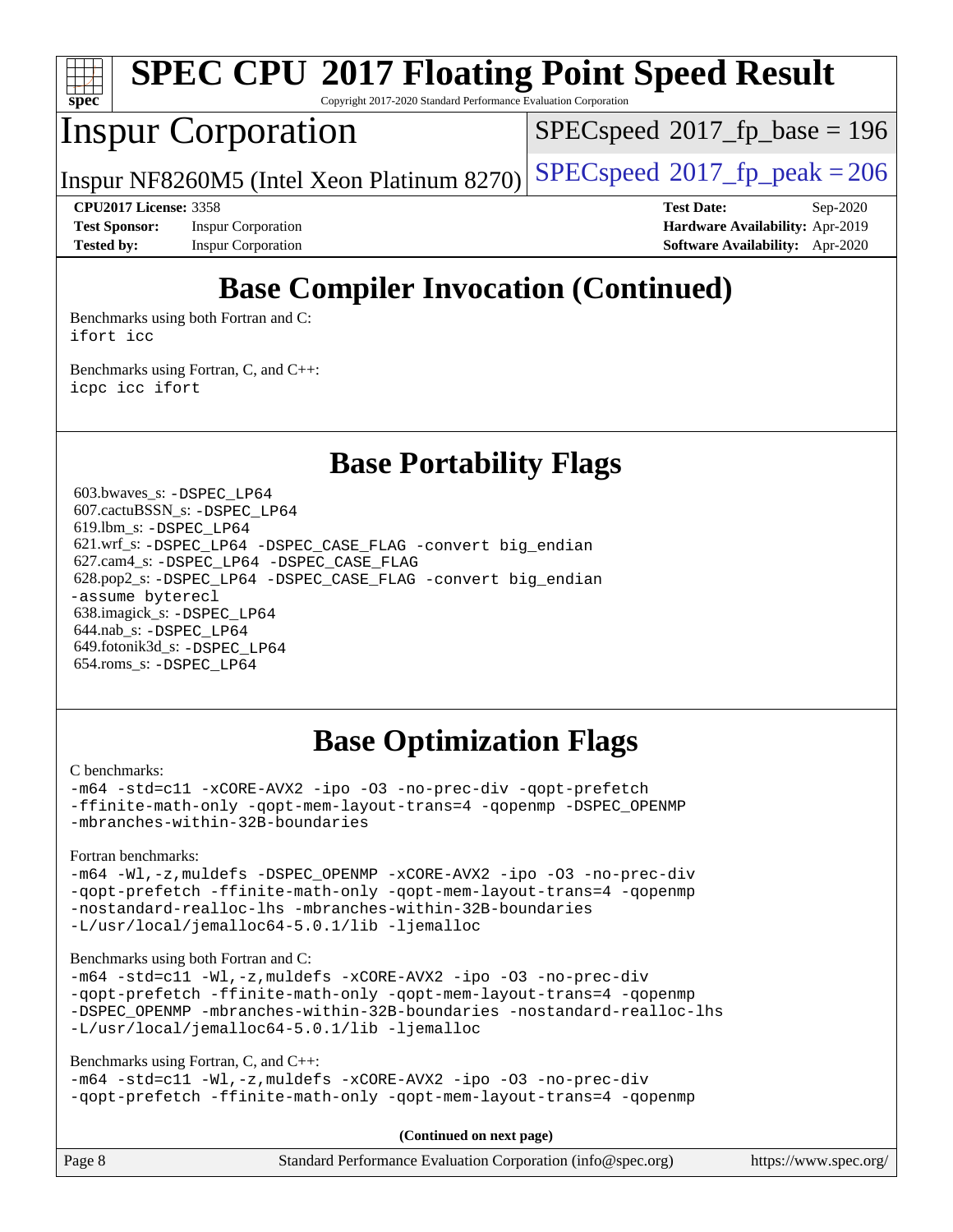

# **[SPEC CPU](http://www.spec.org/auto/cpu2017/Docs/result-fields.html#SPECCPU2017FloatingPointSpeedResult)[2017 Floating Point Speed Result](http://www.spec.org/auto/cpu2017/Docs/result-fields.html#SPECCPU2017FloatingPointSpeedResult)**

Copyright 2017-2020 Standard Performance Evaluation Corporation

## Inspur Corporation

[SPECspeed](http://www.spec.org/auto/cpu2017/Docs/result-fields.html#SPECspeed2017fpbase)<sup>®</sup>2017 fp base = 196

Inspur NF8260M5 (Intel Xeon Platinum 8270) [SPECspeed](http://www.spec.org/auto/cpu2017/Docs/result-fields.html#SPECspeed2017fppeak)<sup>®</sup>[2017\\_fp\\_peak = 2](http://www.spec.org/auto/cpu2017/Docs/result-fields.html#SPECspeed2017fppeak)06

**[Test Sponsor:](http://www.spec.org/auto/cpu2017/Docs/result-fields.html#TestSponsor)** Inspur Corporation **[Hardware Availability:](http://www.spec.org/auto/cpu2017/Docs/result-fields.html#HardwareAvailability)** Apr-2019 **[Tested by:](http://www.spec.org/auto/cpu2017/Docs/result-fields.html#Testedby)** Inspur Corporation **[Software Availability:](http://www.spec.org/auto/cpu2017/Docs/result-fields.html#SoftwareAvailability)** Apr-2020

**[CPU2017 License:](http://www.spec.org/auto/cpu2017/Docs/result-fields.html#CPU2017License)** 3358 **[Test Date:](http://www.spec.org/auto/cpu2017/Docs/result-fields.html#TestDate)** Sep-2020

## **[Base Optimization Flags \(Continued\)](http://www.spec.org/auto/cpu2017/Docs/result-fields.html#BaseOptimizationFlags)**

[Benchmarks using Fortran, C, and C++](http://www.spec.org/auto/cpu2017/Docs/result-fields.html#BenchmarksusingFortranCandCXX) (continued):

[-DSPEC\\_OPENMP](http://www.spec.org/cpu2017/results/res2020q4/cpu2017-20200928-24053.flags.html#suite_CC_CXX_FCbase_DSPEC_OPENMP) [-mbranches-within-32B-boundaries](http://www.spec.org/cpu2017/results/res2020q4/cpu2017-20200928-24053.flags.html#user_CC_CXX_FCbase_f-mbranches-within-32B-boundaries) [-nostandard-realloc-lhs](http://www.spec.org/cpu2017/results/res2020q4/cpu2017-20200928-24053.flags.html#user_CC_CXX_FCbase_f_2003_std_realloc_82b4557e90729c0f113870c07e44d33d6f5a304b4f63d4c15d2d0f1fab99f5daaed73bdb9275d9ae411527f28b936061aa8b9c8f2d63842963b95c9dd6426b8a) [-L/usr/local/jemalloc64-5.0.1/lib](http://www.spec.org/cpu2017/results/res2020q4/cpu2017-20200928-24053.flags.html#user_CC_CXX_FCbase_jemalloc_link_path64_1_cc289568b1a6c0fd3b62c91b824c27fcb5af5e8098e6ad028160d21144ef1b8aef3170d2acf0bee98a8da324cfe4f67d0a3d0c4cc4673d993d694dc2a0df248b) [-ljemalloc](http://www.spec.org/cpu2017/results/res2020q4/cpu2017-20200928-24053.flags.html#user_CC_CXX_FCbase_jemalloc_link_lib_d1249b907c500fa1c0672f44f562e3d0f79738ae9e3c4a9c376d49f265a04b9c99b167ecedbf6711b3085be911c67ff61f150a17b3472be731631ba4d0471706)

**[Peak Compiler Invocation](http://www.spec.org/auto/cpu2017/Docs/result-fields.html#PeakCompilerInvocation)**

[C benchmarks](http://www.spec.org/auto/cpu2017/Docs/result-fields.html#Cbenchmarks): [icc](http://www.spec.org/cpu2017/results/res2020q4/cpu2017-20200928-24053.flags.html#user_CCpeak_intel_icc_66fc1ee009f7361af1fbd72ca7dcefbb700085f36577c54f309893dd4ec40d12360134090235512931783d35fd58c0460139e722d5067c5574d8eaf2b3e37e92)

[Fortran benchmarks](http://www.spec.org/auto/cpu2017/Docs/result-fields.html#Fortranbenchmarks): [ifort](http://www.spec.org/cpu2017/results/res2020q4/cpu2017-20200928-24053.flags.html#user_FCpeak_intel_ifort_8111460550e3ca792625aed983ce982f94888b8b503583aa7ba2b8303487b4d8a21a13e7191a45c5fd58ff318f48f9492884d4413fa793fd88dd292cad7027ca)

[Benchmarks using both Fortran and C](http://www.spec.org/auto/cpu2017/Docs/result-fields.html#BenchmarksusingbothFortranandC): [ifort](http://www.spec.org/cpu2017/results/res2020q4/cpu2017-20200928-24053.flags.html#user_CC_FCpeak_intel_ifort_8111460550e3ca792625aed983ce982f94888b8b503583aa7ba2b8303487b4d8a21a13e7191a45c5fd58ff318f48f9492884d4413fa793fd88dd292cad7027ca) [icc](http://www.spec.org/cpu2017/results/res2020q4/cpu2017-20200928-24053.flags.html#user_CC_FCpeak_intel_icc_66fc1ee009f7361af1fbd72ca7dcefbb700085f36577c54f309893dd4ec40d12360134090235512931783d35fd58c0460139e722d5067c5574d8eaf2b3e37e92)

[Benchmarks using Fortran, C, and C++:](http://www.spec.org/auto/cpu2017/Docs/result-fields.html#BenchmarksusingFortranCandCXX) [icpc](http://www.spec.org/cpu2017/results/res2020q4/cpu2017-20200928-24053.flags.html#user_CC_CXX_FCpeak_intel_icpc_c510b6838c7f56d33e37e94d029a35b4a7bccf4766a728ee175e80a419847e808290a9b78be685c44ab727ea267ec2f070ec5dc83b407c0218cded6866a35d07) [icc](http://www.spec.org/cpu2017/results/res2020q4/cpu2017-20200928-24053.flags.html#user_CC_CXX_FCpeak_intel_icc_66fc1ee009f7361af1fbd72ca7dcefbb700085f36577c54f309893dd4ec40d12360134090235512931783d35fd58c0460139e722d5067c5574d8eaf2b3e37e92) [ifort](http://www.spec.org/cpu2017/results/res2020q4/cpu2017-20200928-24053.flags.html#user_CC_CXX_FCpeak_intel_ifort_8111460550e3ca792625aed983ce982f94888b8b503583aa7ba2b8303487b4d8a21a13e7191a45c5fd58ff318f48f9492884d4413fa793fd88dd292cad7027ca)

**[Peak Portability Flags](http://www.spec.org/auto/cpu2017/Docs/result-fields.html#PeakPortabilityFlags)**

Same as Base Portability Flags

## **[Peak Optimization Flags](http://www.spec.org/auto/cpu2017/Docs/result-fields.html#PeakOptimizationFlags)**

[C benchmarks](http://www.spec.org/auto/cpu2017/Docs/result-fields.html#Cbenchmarks):

 $619.$ lbm\_s: basepeak = yes

638.imagick\_s: basepeak = yes

 $644.nab$ <sub>s:</sub>  $-m64$   $-std=cl1$   $-Wl$ ,  $-z$ , muldefs  $-xCORE-AVX2$  [-ipo](http://www.spec.org/cpu2017/results/res2020q4/cpu2017-20200928-24053.flags.html#user_peakCOPTIMIZE644_nab_s_f-ipo)  $-03$ [-no-prec-div](http://www.spec.org/cpu2017/results/res2020q4/cpu2017-20200928-24053.flags.html#user_peakCOPTIMIZE644_nab_s_f-no-prec-div) [-qopt-prefetch](http://www.spec.org/cpu2017/results/res2020q4/cpu2017-20200928-24053.flags.html#user_peakCOPTIMIZE644_nab_s_f-qopt-prefetch) [-ffinite-math-only](http://www.spec.org/cpu2017/results/res2020q4/cpu2017-20200928-24053.flags.html#user_peakCOPTIMIZE644_nab_s_f_finite_math_only_cb91587bd2077682c4b38af759c288ed7c732db004271a9512da14a4f8007909a5f1427ecbf1a0fb78ff2a814402c6114ac565ca162485bbcae155b5e4258871) [-qopt-mem-layout-trans=4](http://www.spec.org/cpu2017/results/res2020q4/cpu2017-20200928-24053.flags.html#user_peakCOPTIMIZE644_nab_s_f-qopt-mem-layout-trans_fa39e755916c150a61361b7846f310bcdf6f04e385ef281cadf3647acec3f0ae266d1a1d22d972a7087a248fd4e6ca390a3634700869573d231a252c784941a8) [-qopenmp](http://www.spec.org/cpu2017/results/res2020q4/cpu2017-20200928-24053.flags.html#user_peakCOPTIMIZE644_nab_s_qopenmp_16be0c44f24f464004c6784a7acb94aca937f053568ce72f94b139a11c7c168634a55f6653758ddd83bcf7b8463e8028bb0b48b77bcddc6b78d5d95bb1df2967) [-DSPEC\\_OPENMP](http://www.spec.org/cpu2017/results/res2020q4/cpu2017-20200928-24053.flags.html#suite_peakCOPTIMIZE644_nab_s_DSPEC_OPENMP) [-mbranches-within-32B-boundaries](http://www.spec.org/cpu2017/results/res2020q4/cpu2017-20200928-24053.flags.html#user_peakEXTRA_COPTIMIZE644_nab_s_f-mbranches-within-32B-boundaries) [-L/usr/local/jemalloc64-5.0.1/lib](http://www.spec.org/cpu2017/results/res2020q4/cpu2017-20200928-24053.flags.html#user_peakEXTRA_LIBS644_nab_s_jemalloc_link_path64_1_cc289568b1a6c0fd3b62c91b824c27fcb5af5e8098e6ad028160d21144ef1b8aef3170d2acf0bee98a8da324cfe4f67d0a3d0c4cc4673d993d694dc2a0df248b) [-ljemalloc](http://www.spec.org/cpu2017/results/res2020q4/cpu2017-20200928-24053.flags.html#user_peakEXTRA_LIBS644_nab_s_jemalloc_link_lib_d1249b907c500fa1c0672f44f562e3d0f79738ae9e3c4a9c376d49f265a04b9c99b167ecedbf6711b3085be911c67ff61f150a17b3472be731631ba4d0471706)

[Fortran benchmarks](http://www.spec.org/auto/cpu2017/Docs/result-fields.html#Fortranbenchmarks):

603.bwaves\_s:  $-m64 -W1$  $-m64 -W1$ ,  $-z$ , muldefs  $-prof-qen(pass 1)$   $-prof-use(pass 2)$  $-prof-use(pass 2)$ [-DSPEC\\_SUPPRESS\\_OPENMP](http://www.spec.org/cpu2017/results/res2020q4/cpu2017-20200928-24053.flags.html#suite_peakPASS1_FOPTIMIZE603_bwaves_s_DSPEC_SUPPRESS_OPENMP) [-DSPEC\\_OPENMP](http://www.spec.org/cpu2017/results/res2020q4/cpu2017-20200928-24053.flags.html#suite_peakPASS2_FOPTIMIZE603_bwaves_s_DSPEC_OPENMP) [-ipo](http://www.spec.org/cpu2017/results/res2020q4/cpu2017-20200928-24053.flags.html#user_peakPASS1_FOPTIMIZEPASS2_FOPTIMIZE603_bwaves_s_f-ipo) [-xCORE-AVX2](http://www.spec.org/cpu2017/results/res2020q4/cpu2017-20200928-24053.flags.html#user_peakPASS2_FOPTIMIZE603_bwaves_s_f-xCORE-AVX2)

| Page 9 | Standard Performance Evaluation Corporation (info@spec.org) | https://www.spec.org/ |
|--------|-------------------------------------------------------------|-----------------------|
|--------|-------------------------------------------------------------|-----------------------|